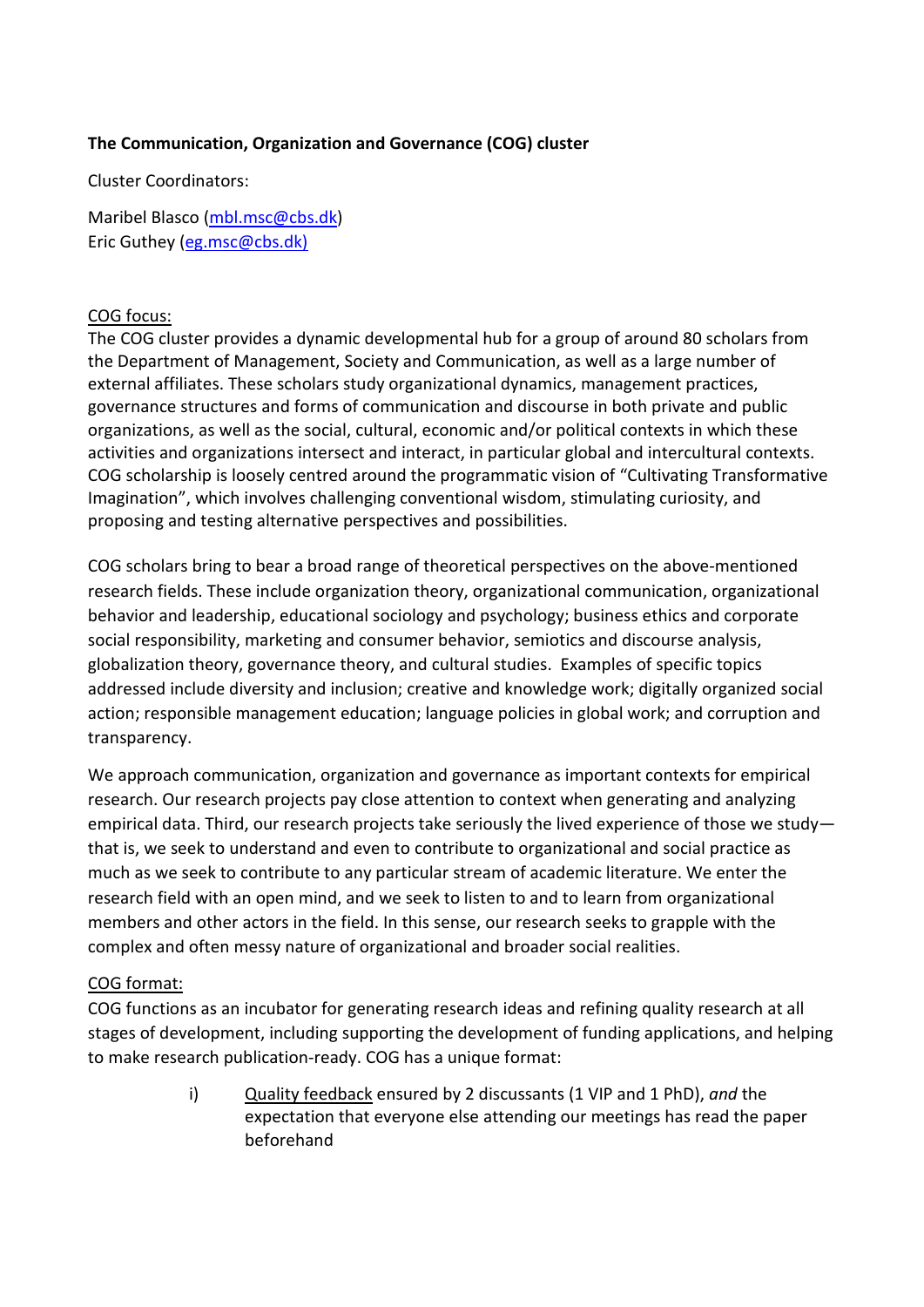- ii) Feedback-heavy (as opposed to presentation-heavy) seminars, with great emphasis placed on *collaborative, collegial conversations*. We cherish our critical but constructive and supportive atmosphere that aims to professionally support and develop one other, with a particular emphasis on our junior colleagues.
- iii) Cross-disciplinary and cross-departmental/university membership

We also organize occasional seminars to discuss methods, as well as sessions about revise-andresubmits/rejections, and we host special events with international guest scholars.

The cluster researchers are loosely organized in four sub-themes that sometimes meet independently: i) Management Learning ii) the Communication & Organization reading group iii) Communication in Markets iv) Creative and Media Industries:

# Management Learning

CBS has long been known in the international community for its commitment to, and engagement with, PRME and social responsibility learning more broadly. Currently at CBS, however, research on these issues is not coordinated, nor fed systematically into teaching and faculty development initiatives. Under the umbrella of Cultivating Transformative Imagination, the ML sub-theme focuses on teaching and learning activities for fostering transformative learning for responsible management. This includes questioning established norms regarding what constitutes canonical/relevant/ functional curricular knowledge at a business school including a focus on the hidden curriculum. In the Management Leaning sub-theme, we take responsibility for exploring how explicit as well as implicit dimensions of the learning environment can better support the inclusion and retention of a more diverse student body and how different learning spaces (based on student experiences of the learning environment) support or undermine responsibility learning both within and outside the classroom.

Contact: Maribel Blasco [\(mbl.msc@cbs.dk\)](mailto:mbl.msc@cbs.dk) / Annemette Kjærgaard [\(ams.msc@cbs.dk\)](mailto:ams.msc@cbs.dk)

# Communication & Organization Reading Group

The Communication & Organization Reading Group cultivates transformative curiosity and imagination among its participants through critical readings and discussions of classical and contemporary texts on communication, organization, social theory, and sustainability. By encouraging and stimulating non-canonical interpretations of such texts as well as exchanging diverse viewpoints and experiences from the readings, the Group nurtures open-mindedness and critical reflexivity. Also content-wise, the Group directly relates to the idea of Cultivating Transformative Imagination: one of the Group's core interests is to understand how and under which conditions imaginations and aspirations about the future, as expressed through communication, become conducive and formative for organizational and societal change. The Group has a joint affiliation with the COG cluster and also with the CBS Sustainability Center.